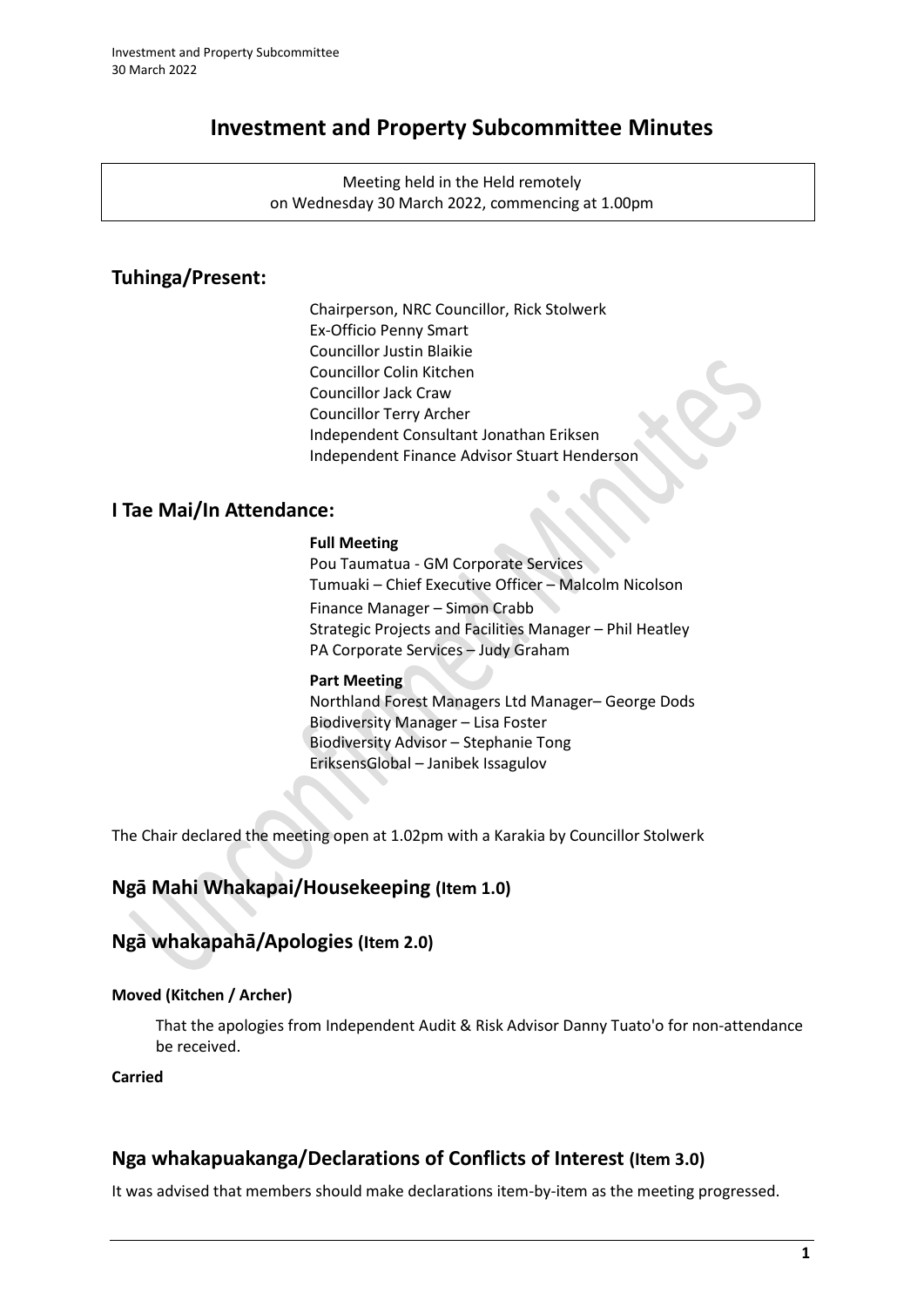# **Confirmation of Minutes - 24 November 2021 (Item 4.1)**

#### **Report from Judith Graham, Corporate Services P/A**

#### **Moved (Stolwerk / Archer)**

That the minutes of the Investment and Property Subcommittee meeting held on 24 November 2021 be confirmed as a true and correct record.

#### **Carried**

*Secretarial Note:* Item 6.1 Property Management Plan and Investment Policy. Item to be taken off line to be discussed further around the wording of recreation, amenity, and ecology before going to Councillor only time or Council workshop.

**Action:** Councillor Smart, Councillor Craw, Councillor Stolwerk to meet with GM Corporate Services.

*Secretarial Note: Councillor Blaikie at 1.18pm Lost audio visual for a short time.*

# **Performance of Councils Externally Managed Funds to 28 February 2022 (Item 5.1)**

#### **Report from Simon Crabb, Finance Manager**

#### **Moved (Archer / Craw)**

That the report 'Performance of Councils Externally Managed Funds to 28 February 2022' by Simon Crabb, Finance Manager and dated 17 March 2022, be received.

#### **Carried**

GM Corporate Services spoke to the committee and advised Councils Externally Managed Funds have made a loss of \$118,000 to the end of February 2022.

Independent Consultant Jonathan Eriksen working hard to de risk portfolio and is in constant contact with finance team on ways to do this.

*Secretarial Note:* The subcommittee noted that the exposure to the QuayStreet income Fund in the Short-Term Investment Fund exceeded the corresponding SIPO Limit. However, it was acknowledged that the QuayStreet income Fund is a low-risk product, and that the breach would be remedied when surplus Q3 rates funding and the Marsden Maritime Holding Limited interim dividend is invested into the Short-Term Investment Fund

## **Responsible Investment Report December 2021 (Item 5.2)**

### **Report from Judith Graham, Corporate Services P/A**

#### **Moved (Stolwerk / Smart)**

1. That the report 'Responsible Investment Report December 2021' by Judith Graham, Corporate Services P/A and dated 03 March 2022 be received.

#### **Carried**

Independent Consultant Jonathan Eriksen spoke to the subcommittee and gave noted that Milford is investing more in fossil fuels currently to achieve a positive return and advised that Milford has a strong ESG process, and this would not compromise Northland Regional Council 5-year plan on reducing ESR limits.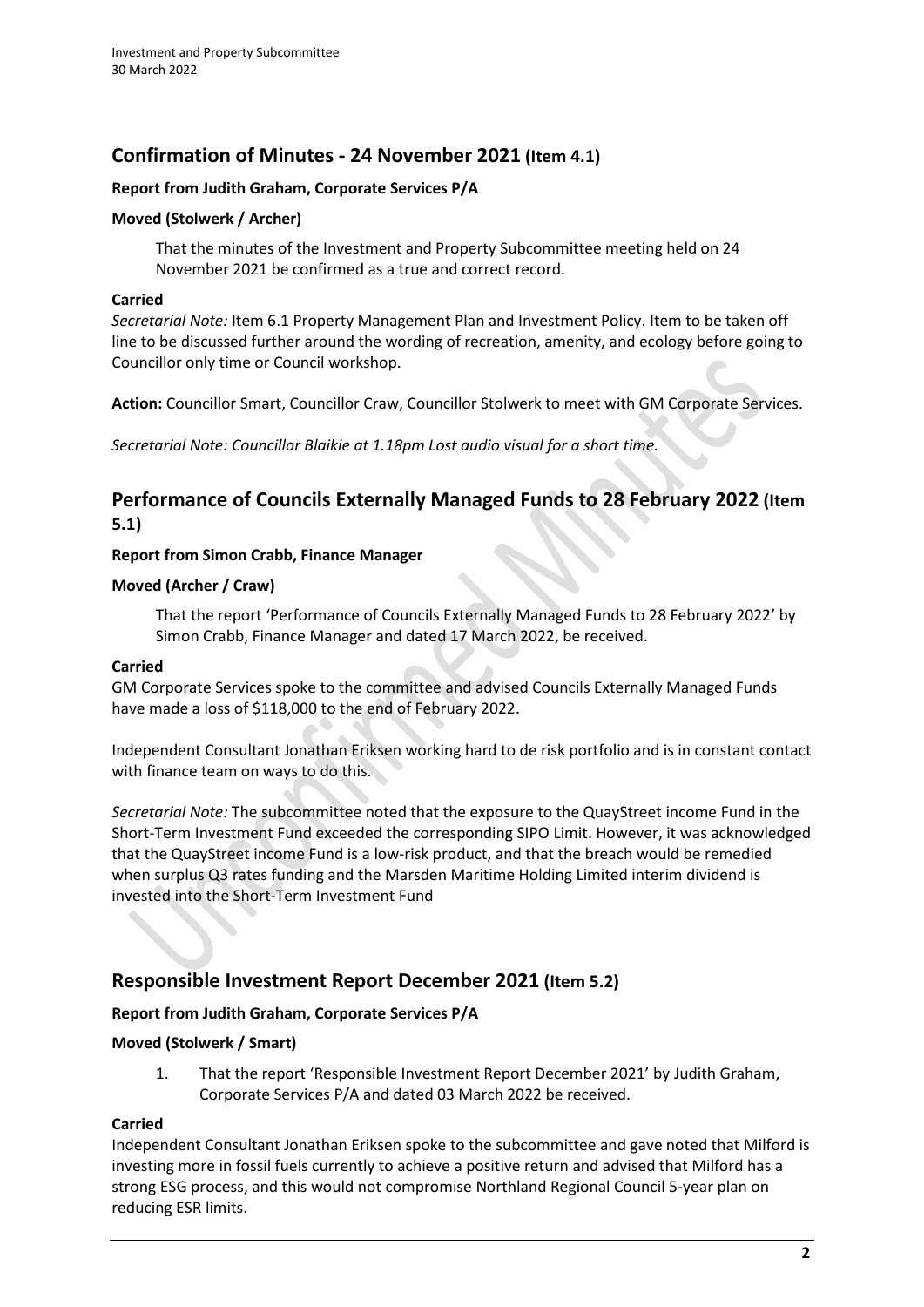**Action:** Independent Consultant Jonathan Eriksen to report back to the next Investment and Property Subcommittee 29 June 2022 with some additional advice on how Northland Regional Council can achieve its ESR end target in 5 years' time what that specifically looks like.

# **Mount Tiger Forest Report (Item 5.3)**

### **Report from Nicole Inger, Property Officer**

*Secretarial Note: The Chair acknowledged Ian Jenkins passing and welcome George Dods* 

#### **Moved (Craw / Stolwerk)**

1. That the report 'Mount Tiger Forest Report' by Nicole Inger, Property Officer and dated 16 March 2022, be received.

#### **Carried**

Northland Forest Managers – George Dods addressed the subcommittee and gave an overview of the Mount Tiger Forest this included damage from a recent storm event and unauthorised motor bike access.

Biodiversity Manager gave an update on the recent interim report completed on the forest and its findings and advising the subcommittee the forest has high diversity and of high value.

#### **Action:**

- Northland Forest Managers Ltd Manager George Dods to put up more signage on the gates around the Mount Tiger Forest.
- Biodiversity Manager to follow up on annual plan budget for pest and weed and complete additional report

## **Kaupapa ā Roto/Business with Public Excluded (Item 6.0)**

### **Moved (Stolwerk / Smart) 2.21pm**

- 1. That the public be excluded from the proceedings of this meeting to consider confidential matters.
- 2. That the general subject of the matters to be considered whilst the public is excluded, the reasons for passing this resolution in relation to this matter, and the specific grounds under the Local Government Official Information and Meetings Act 1987 for the passing of this resolution, are as follows:

| Item<br>No. | Item Issue                                                        | <b>Reasons/Grounds</b>                                                                                                                                                                                                                             |
|-------------|-------------------------------------------------------------------|----------------------------------------------------------------------------------------------------------------------------------------------------------------------------------------------------------------------------------------------------|
| 6.1         | <b>Confirmation of Confidential Minutes</b><br>- 24 November 2021 | The public conduct of the proceedings would be<br>likely to result in disclosure of information, as<br>stated in the open section of the meeting -.                                                                                                |
| 6.2         | Northland Private Equity Fund<br>Update                           | The public conduct of the proceedings would be<br>likely to result in disclosure of information, the<br>withholding of which is necessary to enable<br>council to carry out, without prejudice or<br>disadvantage, commercial activities s7(2)(h). |